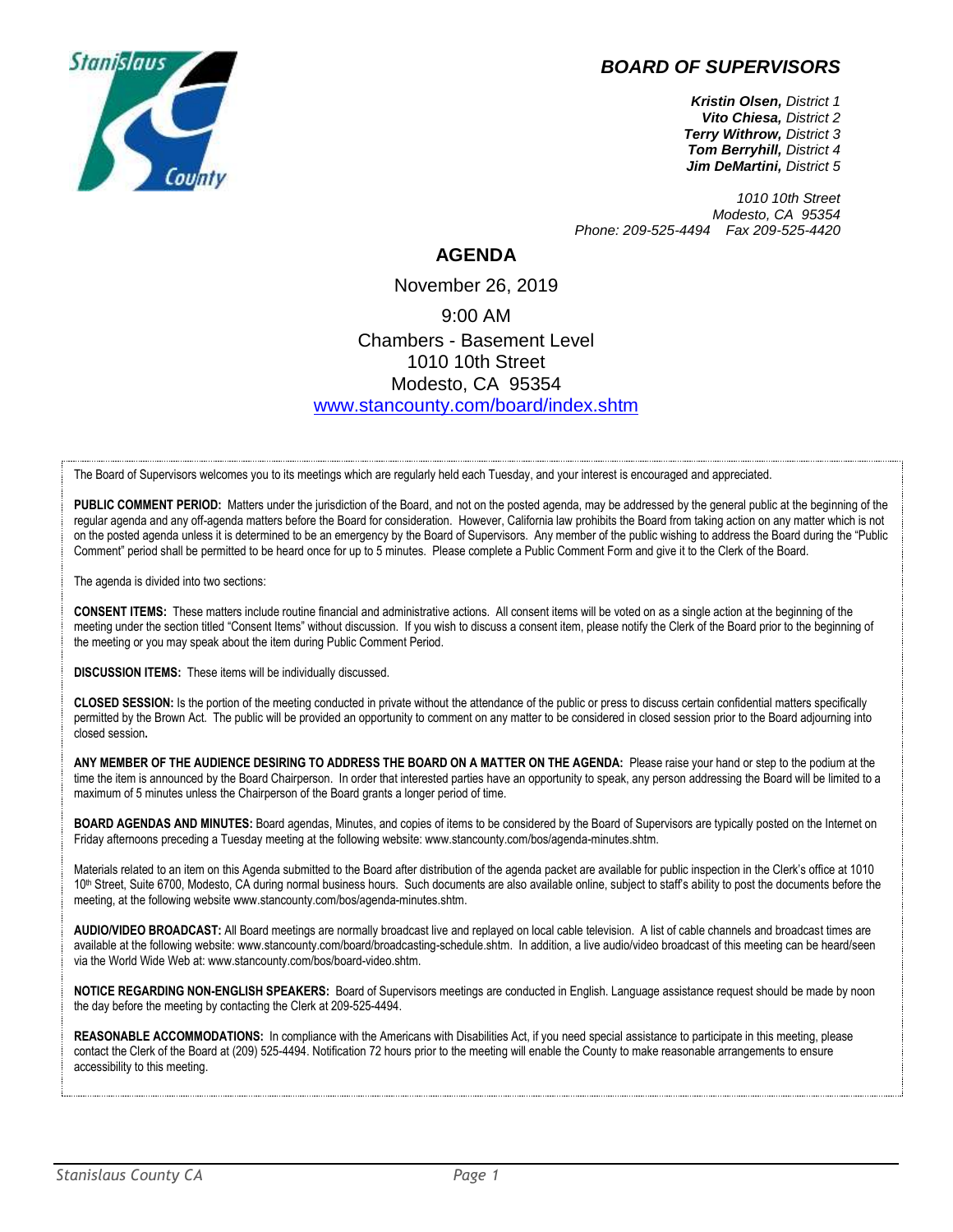- 1. Pledge Allegiance to the Flag
- 2. Invocation
- 3. Presentations:
	- A. The Cal Guard's Role in Serving the Youth of Stanislaus County
	- B. Update from the Stanislaus County Office of Education Regarding the Focusing on Children Under Stress (FOCUS) Program
- 4. Public Comment Period
- 5. Consent Calendar
	- A. Miscellaneous
		- 1. Approval of the Special Meeting Minutes for November 14, 2019 [\(View Item\)](http://www.stancounty.com/bos/minutes/2019/min11-14-19.pdf)
		- 2. Approval of the Regular Meeting Minutes for November 19, 2019 [\(View Item\)](http://www.stancounty.com/bos/minutes/2019/min11-19-19.pdf)
		- 3. Acceptance of the Resignation of Domenica Escatel from the Empire Municipal Advisory Council [\(View Item\)](http://www.stancounty.com/bos/agenda/2019/20191126/A03.pdf)
		- 4. Approval of Appointment In Lieu of Election of Randy Doss Sullivan to the Hughson Fire Protection District Board of Directors [\(View Item\)](http://www.stancounty.com/bos/agenda/2019/20191126/A04.pdf)
	- B. Chief Executive Office
		- 1. Approval to Close All Stanislaus County Libraries at 5:00 p.m. on Tuesday, December 31, 2019 – Library [\(View Item\)](http://www.stancounty.com/bos/agenda/2019/20191126/B01.pdf)
		- 2. Approval of an Exclusive Use Agreement/Permit with Revolutionary Productions, Corp., to Hold a Sum of Us Festival at Modesto Reservoir Regional Parks from Friday, May 15, 2020, through Sunday, May 17, 2020, and Find the Project Categorically Exempt from the California Environmental Quality Act – Parks and Recreation [\(View Item\)](http://www.stancounty.com/bos/agenda/2019/20191126/B02.pdf)
		- 3. Approval to Adopt the Recommended Decision of the Nuisance Abatement Hearing Board Regarding the Property at 1102 Garden Avenue, Modesto, California – Environmental Resources [\(View Item\)](http://www.stancounty.com/bos/agenda/2019/20191126/B03.pdf)
		- 4. Acceptance of the Report on the Retirement Replacement Benefits Program, Approval to Sign the Revised Memorandum of Understanding with StanCERA, and Authorization for Related Budget Adjustments to Include the Use of the Retirement Obligation Assignment of General Fund Balance in the Amount of \$1,477,903 – Auditor-Controller [\(View Item\)](http://www.stancounty.com/bos/agenda/2019/20191126/B04.pdf)
		- 5. Approval to Set a Public Hearing on December 10, 2019 to Consider Proposed Change to Ambulance Provider Agreement Standards; Accept Update from Mountain Valley Emergency Medical Services Agency Regarding Cumulative Response Compliance by Emergency Medical Services Providers; Authorize Mountain Valley Emergency Medical Services to Expend System Enhancement Funds; and Approve Contract with Mountain Valley Emergency Medical Services Agency to Administer Local Emergency Medical Services for Fiscal Year 2020-2021 – Health Services Agency [\(View Item\)](http://www.stancounty.com/bos/agenda/2019/20191126/B05.pdf)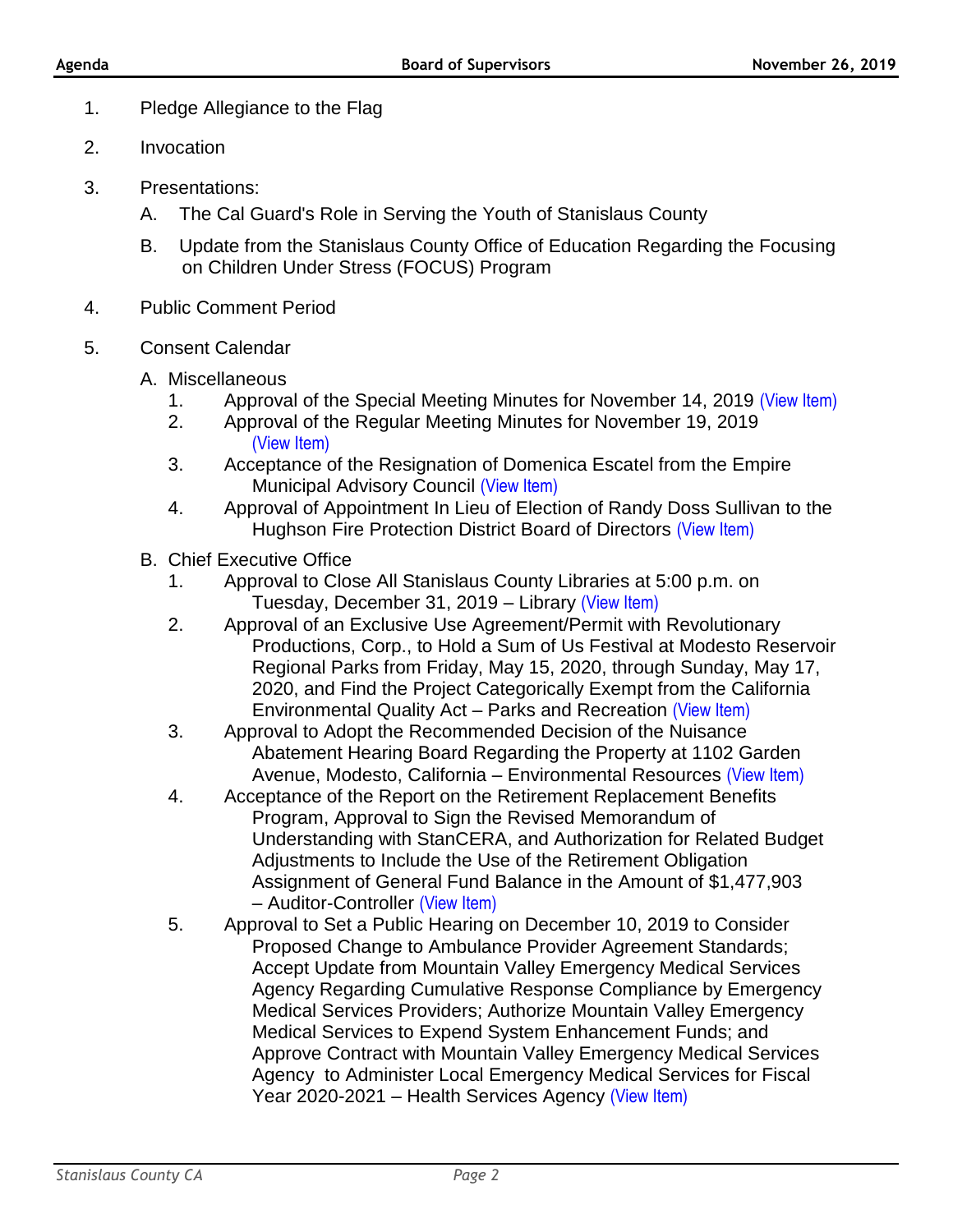- C. Department of Public Works
	- 1. Approval to Award a Contract for Engineering Design, Environmental, Right-of-Way, and Public Outreach Services to Drake Haglan and Associates of Sacramento California for the Claribel Road Extension Project [\(View Item\)](http://www.stancounty.com/bos/agenda/2019/20191126/C01.pdf)
- D. Department of Planning and Community Development
	- 1. Approval to Set a Public Hearing on December 17, 2019, at the 6:30 P.M. Meeting, to Consider the Planning Commission's Recommendation for General Plan Amendment, Rezone, Use Permit, and Development Agreement Application No. PLN2018-0101, Natural Remedies Consulting, Request to Amend the General Plan and Zoning Designation to Allow Indoor Commercial Cannabis Cultivation, Manufacturing (Non-Volatile), Retail, and Distribution Activities Within An Existing 12,000 Square-Foot Warehouse, Located at 5272 Jerusalem Court, North of Kiernan Avenue, in the Modesto Area [\(View Item\)](http://www.stancounty.com/bos/agenda/2019/20191126/D01.pdf)
	- 2. Approval to Set a Public Hearing on December 17, 2019, at the 6:30 P.M. Meeting, to Consider the Planning Commission's Recommendation for General Plan Amendment, Rezone, Use Permit, and Development Agreement Application No. PLN2018-0112, Jayden's Journey, Request to Amend the General Plan and Zoning Designation, to Allow Operation of a Cannabis Retail Business Within an Existing 5,525 Square-Foot Suite, Located at 5054 Pentecost Drive, at the Southeast Corner of Bitritto Court and Pentecost Drive, in the Modesto Area [\(View Item\)](http://www.stancounty.com/bos/agenda/2019/20191126/D02.pdf)
	- 3. Approval of the 2020 Williamson Act Contract Applications [\(View Item\)](http://www.stancounty.com/bos/agenda/2019/20191126/D03.pdf)
- E. County Counsel
- 6. Discussion Items
	- 1. Acceptance of the County Clerk-Recorder / Registrar of Voters' Certified Statement of the Vote of the 2019 Consolidated District Election Held Tuesday, November 5, 2019, and Declaration of the Results – Elections [\(View Item\)](http://www.stancounty.com/bos/agenda/2019/20191126/DIS01.pdf)
	- 2. Approval to Accept the 2019 Emergency Communications Equipment and Infrastructure Grant from the California Governor's Office of Emergency Services - Office of Emergency Services/Fire Warden [\(View Item\)](http://www.stancounty.com/bos/agenda/2019/20191126/DIS02.pdf)
	- 3. Approval to Adopt the Revised Stanislaus County Emergency Operations Plan and Associated Emergency Support Functions – Office of Emergency Services/Fire Warden [\(View Item\)](http://www.stancounty.com/bos/agenda/2019/20191126/DIS03.pdf)
- 7. Public Hearings
	- 1. Public Hearing to Adopt and Waive the Second Reading of an Ordinance Amending Chapter 16.55 of the Stanislaus County Code, and Adopting by Reference the California Fire Code, 2019 Edition with Certain Changes, Additions, and Modifications Thereto – Office of Emergency Services/Fire Warden [\(View Item\)](http://www.stancounty.com/bos/agenda/2019/20191126/PH01.pdf)